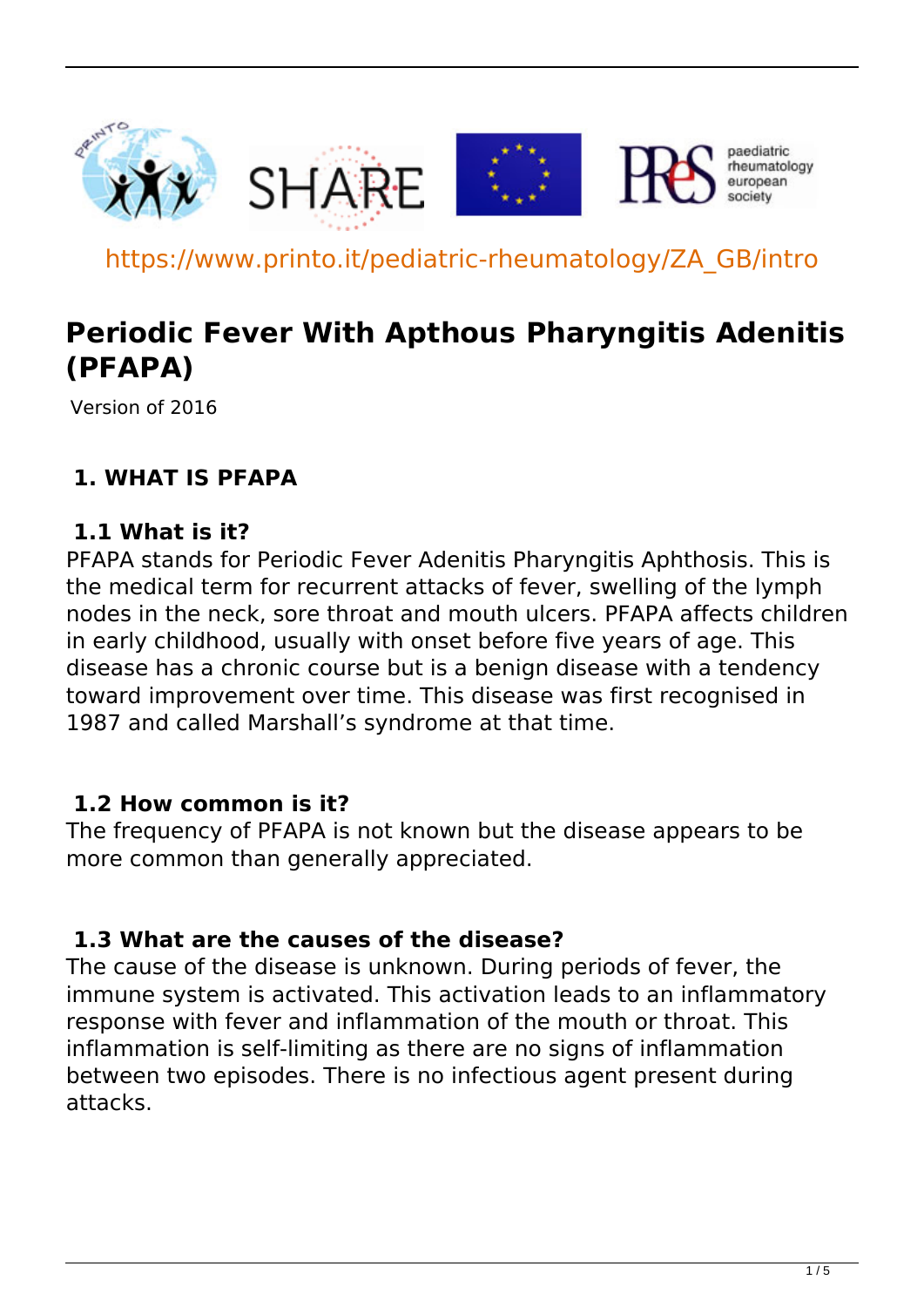#### **1.4 Is it inherited?**

Familial cases have been described but no genetic cause has been found to date.

#### **1.5 Is it infectious?**

It is not an infectious disease and is not contagious. However, infections may trigger attacks in affected individuals.

#### **1.6 What are the main symptoms?**

The main symptom is a recurrent fever, accompanied by a sore throat, mouth ulcers or enlarged cervical lymph nodes (an important part of the immune system). The episodes of fever start abruptly and last for three to six days. During episodes, the child looks very ill and has at least one of the three above-mentioned symptoms. The episodes of fever are recurring every 3-6 weeks, sometimes at very regular intervals. Between episodes, the child is well and activity is normal. The child appears to be perfectly healthy between attacks and there is no impact on development.

#### **1.7 Is the disease the same in every child?**

The main features described above are found in all affected children. However, some children may have a milder form of the disease, while others may have additional symptoms, such as malaise, joint pain, abdominal pain, headache, vomiting or diarrhoea.

# **2. DIAGNOSIS AND TREATMENT**

#### **2.1 How is it diagnosed?**

There are no laboratory tests or imaging procedures specific for diagnosing PFAPA. The disease will be diagnosed based on the combination of physical examination and laboratory tests. Before the diagnosis is confirmed, it is mandatory to exclude all other diseases that may present with similar symptoms.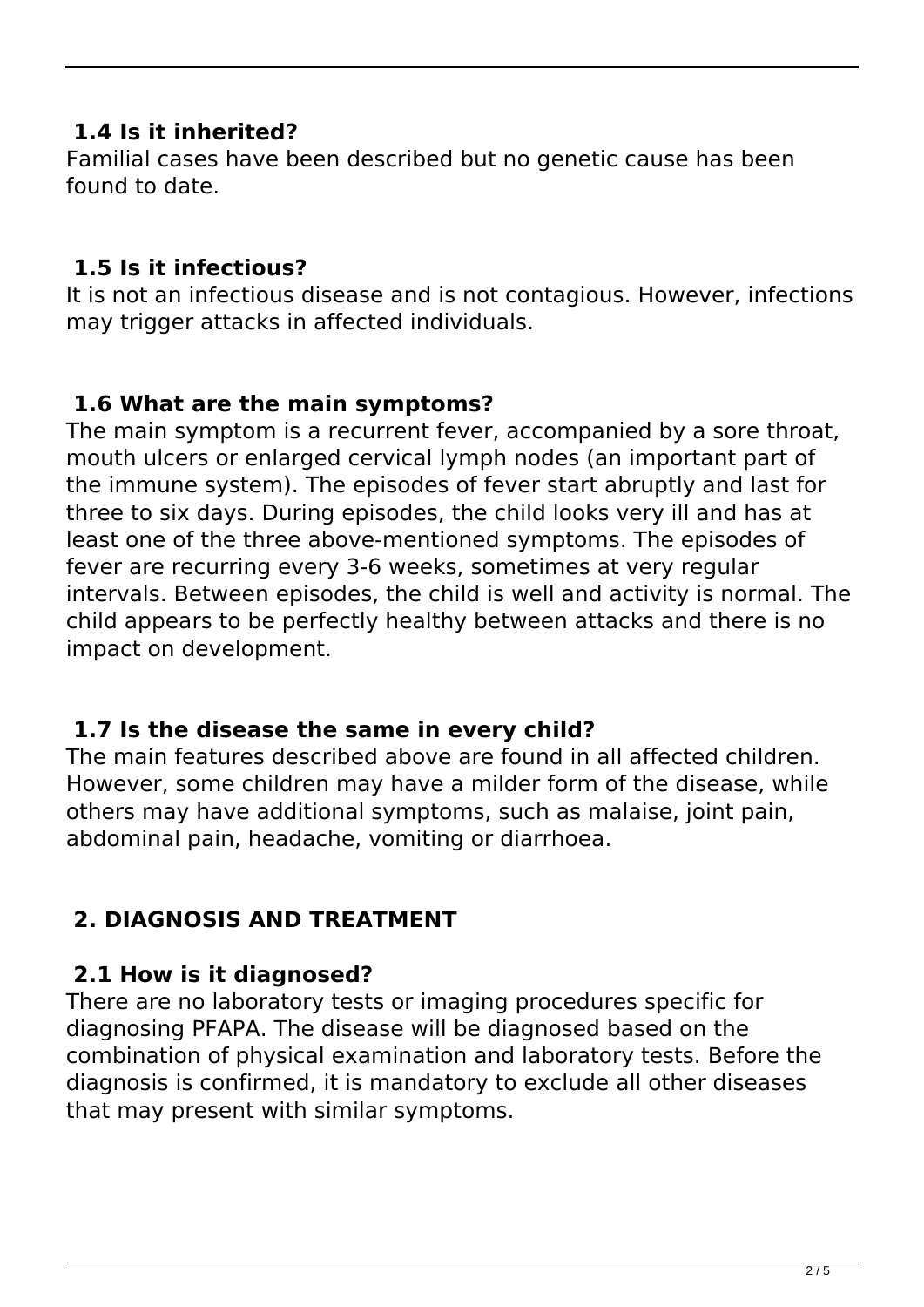#### **2.2 What type of laboratory exams are needed?**

The values of tests such the erythrocyte sedimentation rate (ESR) or the C-reactive protein (CRP) levels in the blood are raised during attacks.

#### **2.3 Can it be treated or cured?**

There is no specific treatment to cure PFAPA syndrome. The aim of treatment is to control symptoms during the episodes of fever. In a large proportion of cases, the symptoms will decrease with time or spontaneously disappear.

#### **2.4 What are the treatments?**

Symptoms do not usually respond completely to paracetamol or nonsteroidal anti-inflammatory drugs but they may provide some relief. A single dose of prednisone, given when symptoms first appear, has been shown to shorten the length of an attack. However, the interval between the episodes may also be shortened with this treatment and the next febrile episode may recur earlier than expected. In some patients, a tonsillectomy may be considered, especially when the quality of life of the child and the family is significantly affected.

#### **2.5 What is the prognosis (predicted outcome and course) of the disease?**

The disease may last for a few years. With time, the intervals between the febrile attacks will increase and the symptoms will resolve spontaneously in some patients.

#### **2.6 Is it possible to recover completely?**

Over the long term, PFAPA will spontaneously disappear or become less severe, usually before adulthood. Patients with PFAPA do not develop damage. The growth and development of a child are usually not affected by this disease.

# **3. EVERYDAY LIFE**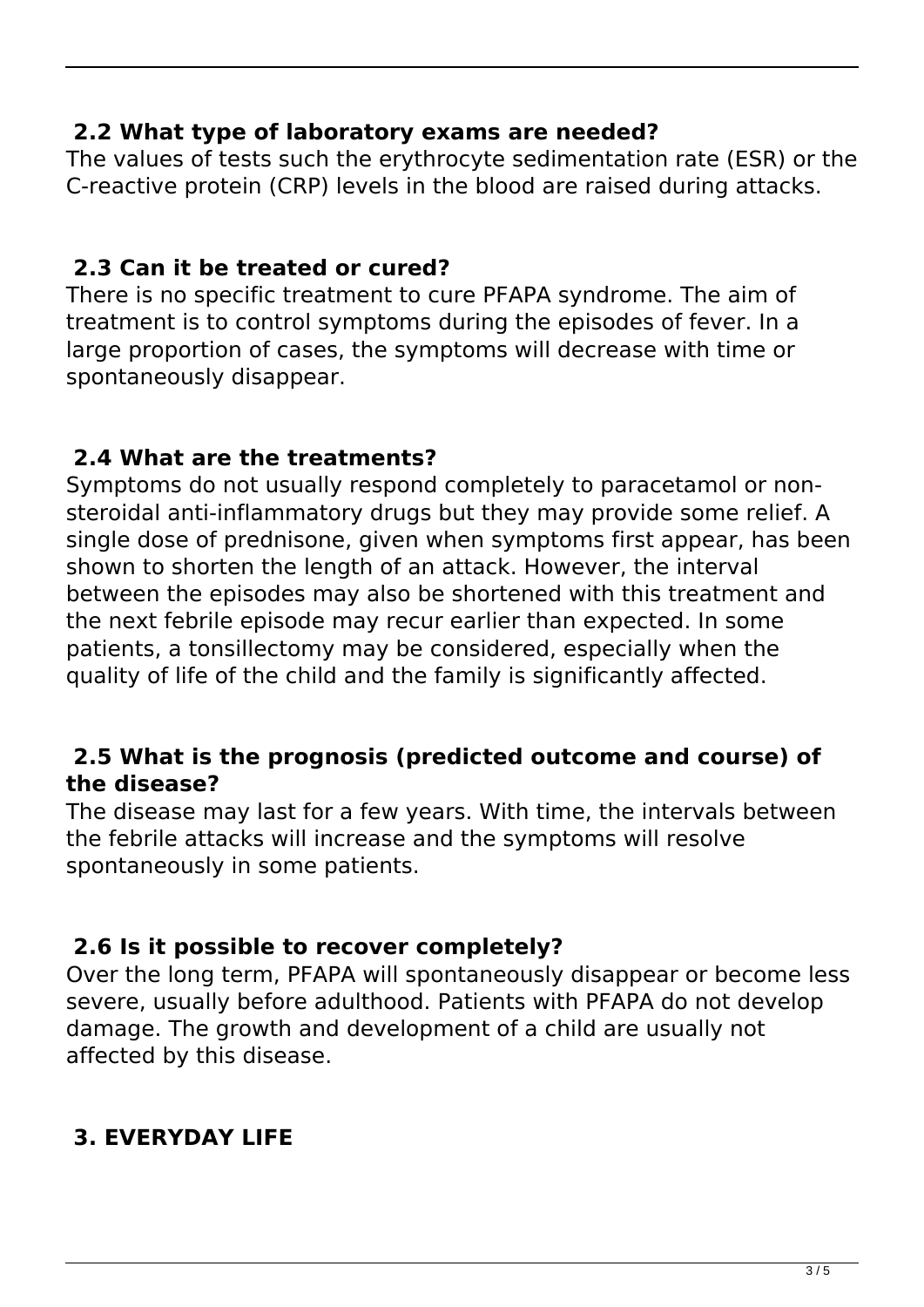#### **3.1 How might the disease affect the child and the family's daily life?**

Quality of life can be affected by recurrent episodes of fever. There can often be considerable delay before the correct diagnosis is made, which may give rise to parental anxiety and sometimes to unnecessary investigations.

## **3.2 What about school?**

Regular fever flares may affect school attendance. It is essential to continue education in children with chronic diseases. There are a few factors that may cause problems for school attendance and it is therefore important to explain the child's possible needs to teachers. Parents and teachers should do whatever they can to allow the child participate in school activities in a normal way, in order not only for the child to be successful academically but also to be accepted and appreciated by both peers and adults. Future integration in the professional world is essential for the young patient and is one of the aims of the global care of chronically ill patients.

## **3.3 What about sports?**

Playing sports is an essential aspect of the everyday life of any child. One of the aims of therapy is to allow children to conduct a normal life as much as possible and to consider themselves not different from their peers.

## **3.4 What about diet?**

There is no specific dietary advice. In general, the child should observe a balanced, normal diet for his/her age. A healthy, well-balanced diet with sufficient protein, calcium and vitamins is recommended for a growing child.

## **3.5 Can climate influence the course of the disease?**

No, it cannot.